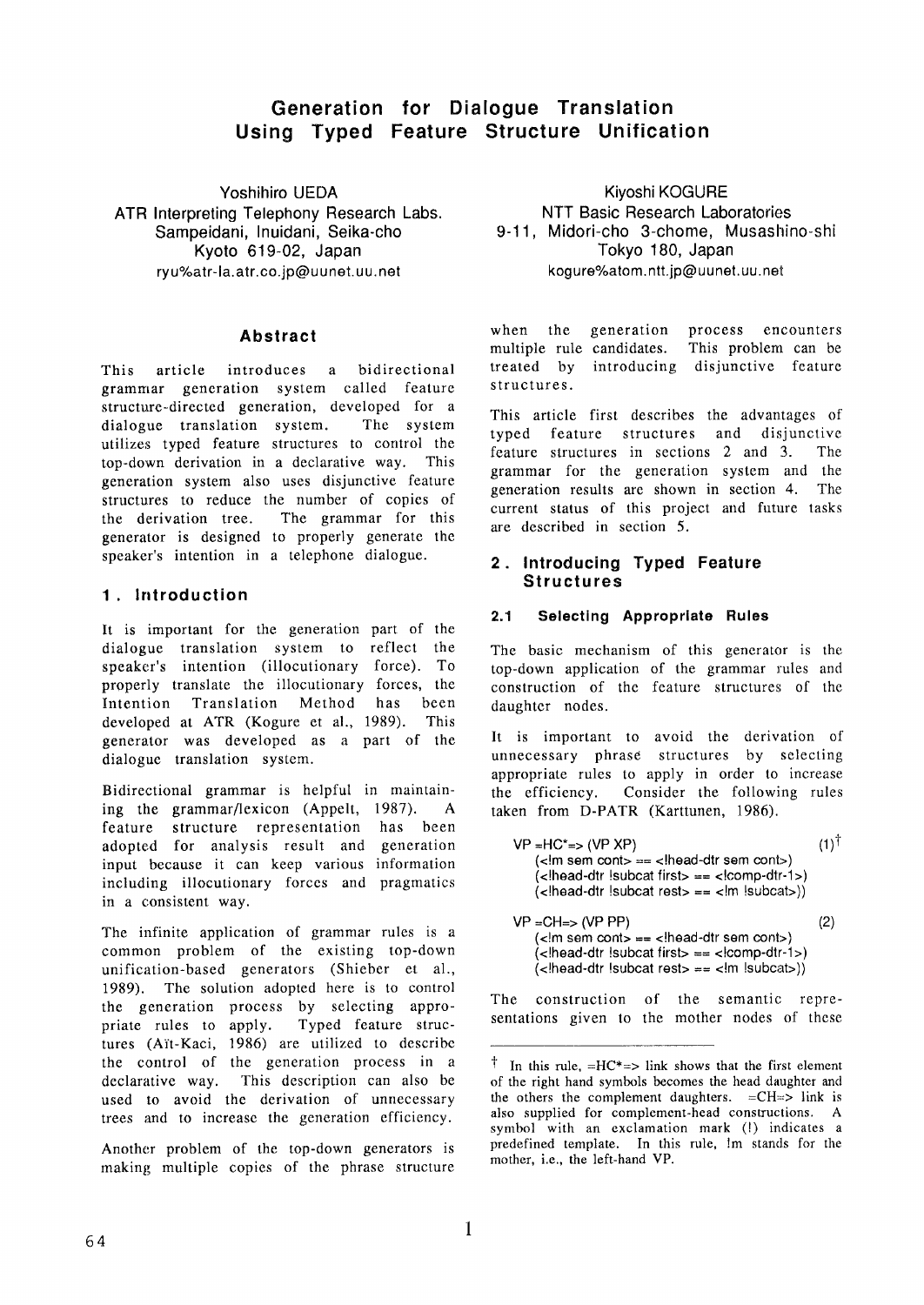two rules are the same (predicate-argument structure), as can be seen below:



Fig.1 Sample feature structure

In generation, appropriate grammar rules must be selected using this representation. For this purpose, the difference between these feature structures must be found in the type of the key feature value's type. In this case, the reln (relation) feature plays the key role, and the value "play" must be of the verb type and "in" the prepositional type.

Typed feature structures formulated by Aït-Kaci (1986) are introduced to handle types in feature structures, because, types cannot be handled by ordinary feature structure unification. Using typed feature structures, the following specifications can be attached to the former rules.

For (1): (<! m sem cont reln> ==  $[V]$ ) For (2): (<!m sem cont reln> ==  $[P]$ )

These specifications work as constraints to the rule application. The first specification shows that the <sem cont reln> feature of the node is unified to the type V (bracketed, shown in bold italics). If the unification succeeds, i.e., the <sem cont reln> feature is under V type in the type hierarchy, this grammar rule can be applied. The selection of appropriate grammar rules is thus accomplished in a declarative way.

# **2.2 Avoiding Termination Problem**

There are various ways to utilize the type hierarchy. One example is subclassifying the categories.

One of the termination problems Shieber et al. (1989) pointed out is in the left-recursive rules. The rule (1) infinitely appends the subcat list to the daughter VP if the grammar is used for generation. This can be solved by restricting the permissible length of the subcat list<sup>††</sup>. The maximum length of the subcat list is 2, excluding the subject. This restriction can be represented as follows.

#### (:or  $(\langle m \rangle \cdot | m \rangle = \langle m \rangle$  (subcat =  $\langle m \rangle$  *[list-end]*) **(<!m lsubcat rest> ==** *[list-end]))*

However, this restriction forces the rule (2) to be applied twice to all verbs including intransitive verbs. Derivation of the phrase structures with incorrectly extended subcat lists will fail when the terminal is reached. This restriction can be solved more effectively using the type hierarchy. If verbs are classified into three subtypes (Monadic, Dyadic and Triadic) by the numbers of their arguments, the restriction in rule (1) can be written as follows.

(:or ((<Im sem cent rein> == *[dyadic])*   $\langle$  <!m !subcat> ==  $[llst\text{-}end]$ )) ((<!m sem cent rein> == *[triadic])*   $(\text{or } (\text{dim } \text{subcat} > == \text{[list-end]})$ (<!m !subcat rest> == *[list-end]))* 

### **2.3 Relating Types and Categories**

Another function of the type hierarchy is using the types as a bridge between the semantics in the feature structure and the category in the CFG rules. Categories (nonterminal symbols) are also expressed by, and are closely related to, types. The following lexical entry definition shows that the complement of the verb is VP.

(deflex "must" dyadic (<lsubcat first> ==  $|VP|$ ) • .. )

If type VP is a subtype of XP, [XP] and [VP] are unified to bear [VP] when the lexical entry "must" is unified in rule (1). In D-PATR, such unspecified categories are treated by the system by introducing special symbols X, Y, etc. Typed feature structures serve as a sound foundation for this task.

### **3. Introducing Disjunctive Feature Structure Unification**

Introduction of disjunctive feature structures solves the inefficiency caused by making copies of whole trees when a node can be applied to multiple candidates of rules.

For example, multiple copying is caused by the mutual restriction between the subject and the verb (subcategorizing by verb and subject-verb agreement). The verb cannot be determined until the subject is determined and the derivation tree must be copied for each verb candidate.

Instead of copying the derivation tree, the surface entries of a verb are packed into a

<sup>&</sup>lt;sup>†</sup>† Though the restriction cannot be applied to languages like Dutch (Shieber et al., 1989), the limitation is irrelevant to our purpose (translation between Japanese and English).